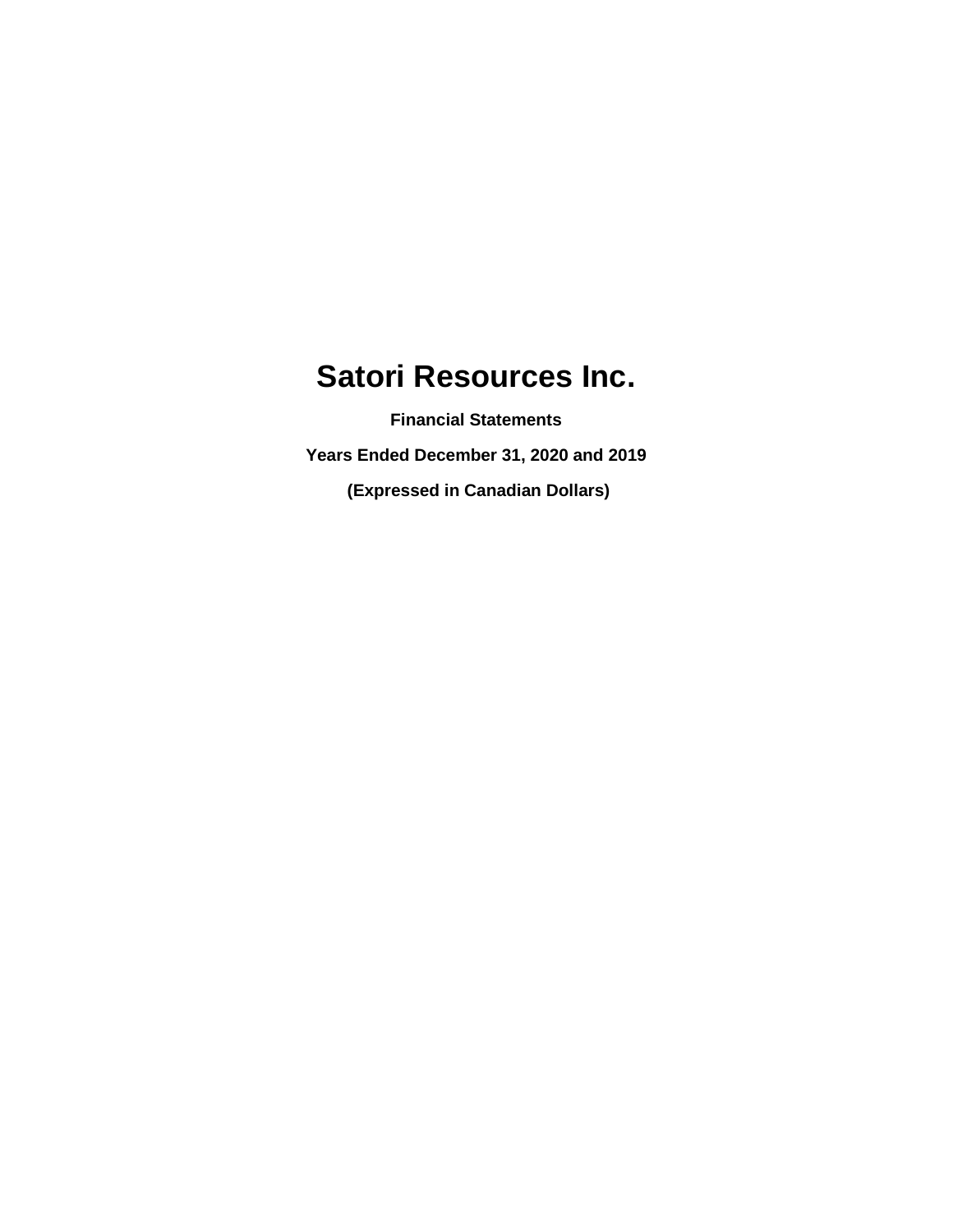

To the Shareholders of Satori Resources Inc.:

#### **Opinion**

We have audited the financial statements of Satori Resources Inc. (the "Company"), which comprise the statements of financial position as at December 31, 2020 and December 31, 2019, and the statements of net loss and comprehensive loss, changes in equity, and cash flows for the years then ended, and notes to the financial statements, including a summary of significant accounting policies.

In our opinion, the accompanying financial statements present fairly, in all material respects, the financial position of the Company as at December 31, 2020 and December 31, 2019, and its financial performance and its cash flows for the years then ended in accordance with International Financial Reporting Standards.

#### **Basis for Opinion**

We conducted our audits in accordance with Canadian generally accepted auditing standards. Our responsibilities under those standards are further described in the Auditor's Responsibilities for the Audit of the Financial Statements section of our report. We are independent of the Company in accordance with the ethical requirements that are relevant to our audits of the financial statements in Canada, and we have fulfilled our other ethical responsibilities in accordance with these requirements. We believe that the audit evidence we have obtained is sufficient and appropriate to provide a basis for our opinion.

#### **Material Uncertainty Related to Going Concern**

We draw attention to Note 2 in the financial statements, which indicates that the Company had no source of recurring operating cash flows during the year ended December 31, 2020 and, as of that date, had an accumulated deficit. As stated in Note 2, these events or conditions, along with other matters as set forth in Note 2, indicate that a material uncertainty exists that may cast significant doubt on the Company's ability to continue as a going concern. Our opinion is not modified in respect of this matter.

#### **Other Information**

Management is responsible for the other information. The other information comprises Management's Discussion and Analysis.

Our opinion on the financial statements does not cover the other information and we do not express any form of assurance conclusion thereon.

In connection with our audits of the financial statements, our responsibility is to read the other information and, in doing so, consider whether the other information is materially inconsistent with the financial statements or our knowledge obtained in the audits or otherwise appears to be materially misstated. We obtained Management's Discussion and Analysis prior to the date of this auditor's report. If, based on the work we have performed on this other information, we conclude that there is a material misstatement of this other information, we are required to report that fact. We have nothing to report in this regard.

#### **Responsibilities of Management and Those Charged with Governance for the Financial Statements**

Management is responsible for the preparation and fair presentation of the financial statements in accordance with International Financial Reporting Standards, and for such internal control as management determines is necessary to enable the preparation of financial statements that are free from material misstatement, whether due to fraud or error.

In preparing the financial statements, management is responsible for assessing the Company's ability to continue as a going concern, disclosing, as applicable, matters related to going concern and using the going concern basis of accounting unless management either intends to liquidate the Company or to cease operations, or has no realistic alternative but to do so.

Those charged with governance are responsible for overseeing the Company's financial reporting process.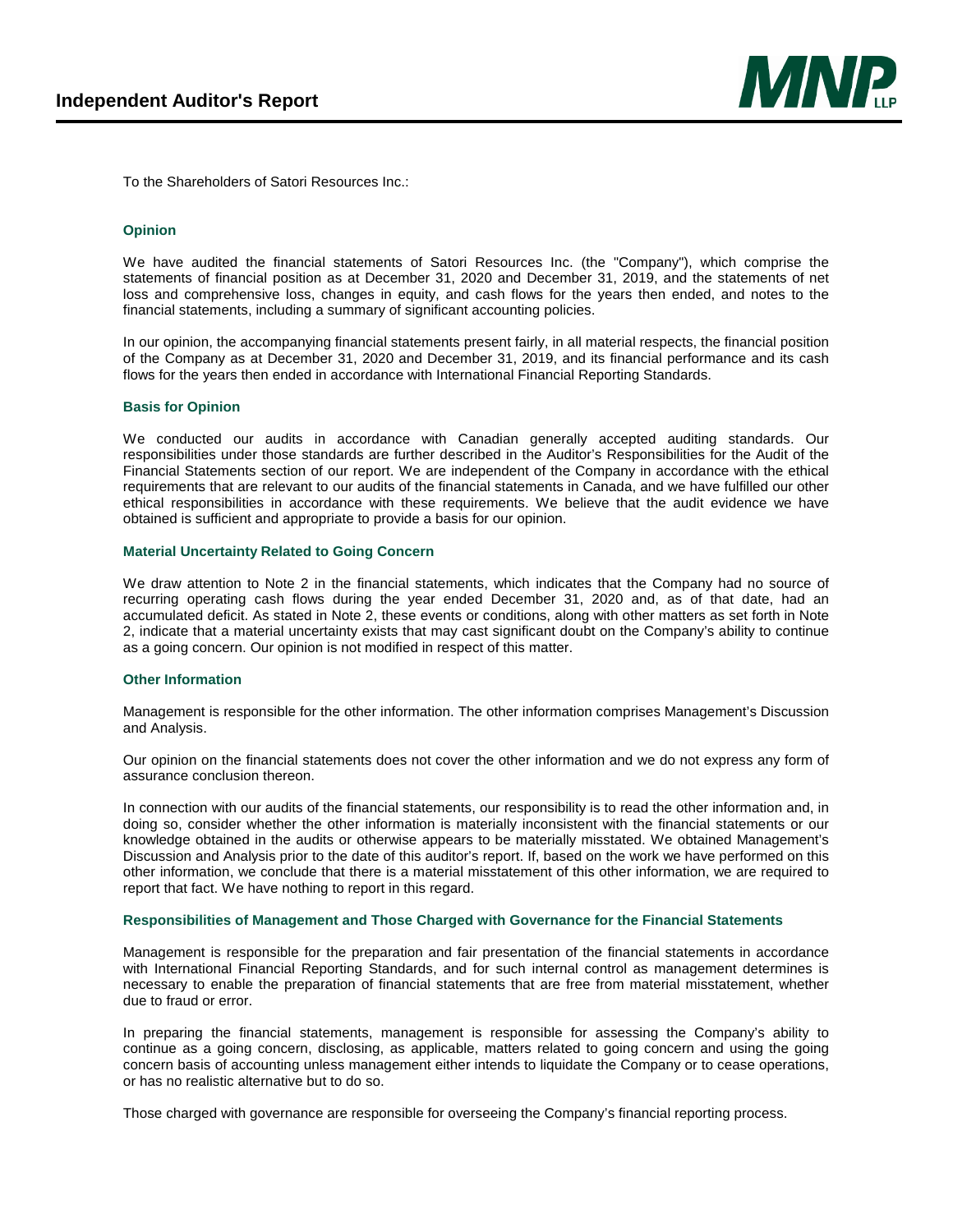#### **Auditor's Responsibilities for the Audit of the Financial Statements**

Our objectives are to obtain reasonable assurance about whether the financial statements as a whole are free from material misstatement, whether due to fraud or error, and to issue an auditor's report that includes our opinion. Reasonable assurance is a high level of assurance, but is not a guarantee that an audit conducted in accordance with Canadian generally accepted auditing standards will always detect a material misstatement when it exists. Misstatements can arise from fraud or error and are considered material if, individually or in the aggregate, they could reasonably be expected to influence the economic decisions of users taken on the basis of these financial statements.

As part of an audit in accordance with Canadian generally accepted auditing standards, we exercise professional judgment and maintain professional skepticism throughout the audit. We also:

- Identify and assess the risks of material misstatement of the financial statements, whether due to fraud or error, design and perform audit procedures responsive to those risks, and obtain audit evidence that is sufficient and appropriate to provide a basis for our opinion. The risk of not detecting a material misstatement resulting from fraud is higher than for one resulting from error, as fraud may involve collusion, forgery, intentional omissions, misrepresentations, or the override of internal control.
- Obtain an understanding of internal control relevant to the audit in order to design audit procedures that are appropriate in the circumstances, but not for the purpose of expressing an opinion on the effectiveness of the Company's internal control.
- Evaluate the appropriateness of accounting policies used and the reasonableness of accounting estimates and related disclosures made by management.
- Conclude on the appropriateness of management's use of the going concern basis of accounting and, based on the audit evidence obtained, whether a material uncertainty exists related to events or conditions that may cast significant doubt on the Company's ability to continue as a going concern. If we conclude that a material uncertainty exists, we are required to draw attention in our auditor's report to the related disclosures in the financial statements or, if such disclosures are inadequate, to modify our opinion. Our conclusions are based on the audit evidence obtained up to the date of our auditor's report. However, future events or conditions may cause the Company to cease to continue as a going concern.
- Evaluate the overall presentation, structure and content of the financial statements, including the disclosures, and whether the financial statements represent the underlying transactions and events in a manner that achieves fair presentation.

We communicate with those charged with governance regarding, among other matters, the planned scope and timing of the audits and significant audit findings, including any significant deficiencies in internal control that we identify during our audits.

We also provide those charged with governance with a statement that we have complied with relevant ethical requirements regarding independence, and to communicate with them all relationships and other matters that may reasonably be thought to bear on our independence, and where applicable, related safeguards.

The engagement partner on the audit resulting in this independent auditor's report is Andrew Kevin Spidle.

 $MNP$ LLP

Mississauga, Ontario Chartered Professional Accountants

April 28, 2021 Licensed Public Accountants

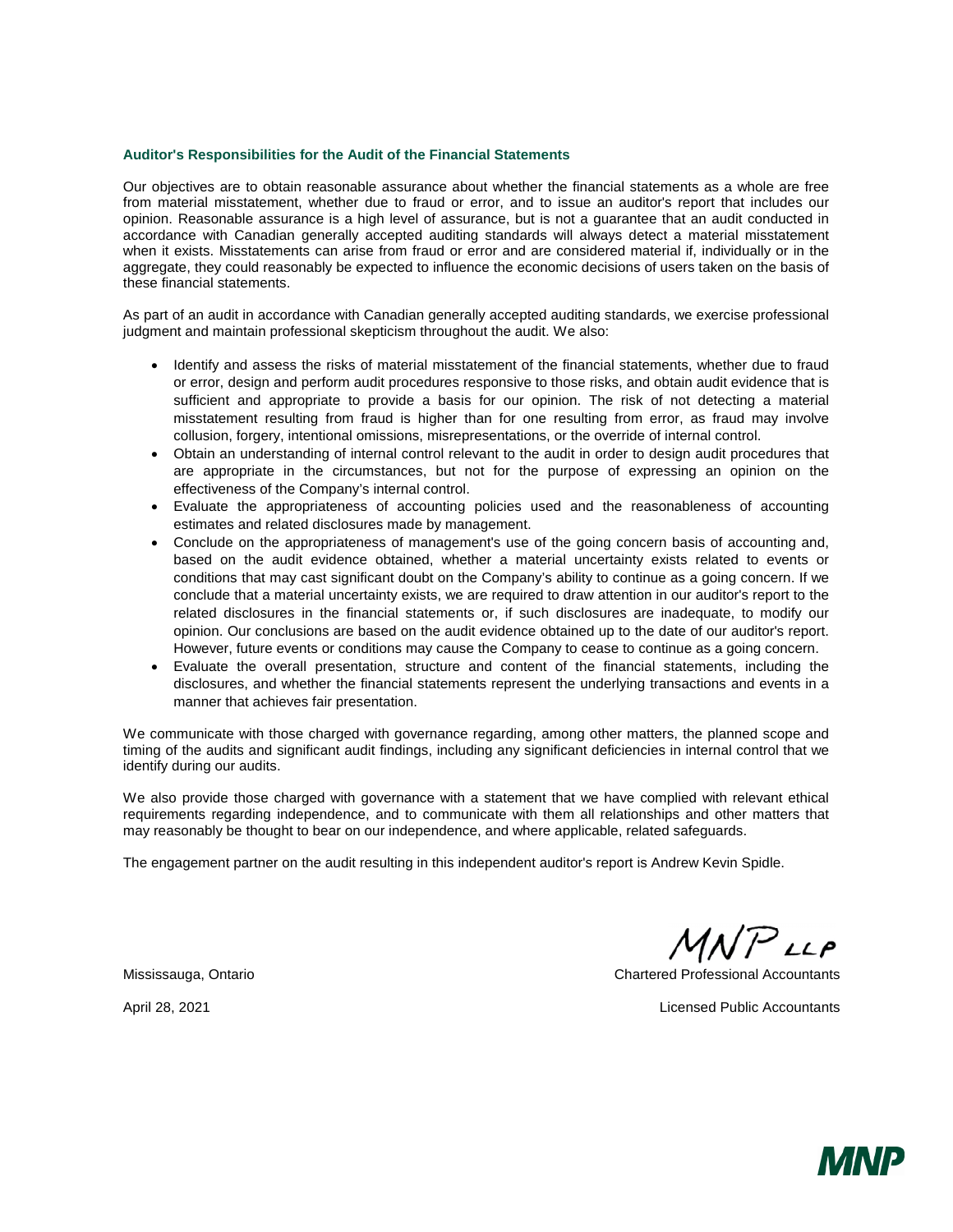**Statements of Financial Position As at December 31, 2020 and 2019** 

*(Expressed in Canadian dollars)* 

|                                                    | 2020            |               | 2019        |
|----------------------------------------------------|-----------------|---------------|-------------|
| <b>ASSETS</b>                                      |                 |               |             |
| <b>Current Assets</b>                              |                 |               |             |
| Cash                                               | \$<br>1,259,568 | \$            | 519,590     |
| Other receivables (note 10)                        | 49,193          |               | 23,663      |
| Prepaid expenses and advances (note 11)            | 71,770          |               | 60,847      |
|                                                    | 1,380,531       |               | 604,100     |
| <b>Non-Current Assets</b>                          |                 |               |             |
| Mineral properties and deferred exploration and    |                 |               |             |
| development expenditures (note 5)                  | 2,407,697       |               | 2,165,660   |
|                                                    |                 |               |             |
| <b>TOTAL ASSETS</b>                                | \$<br>3,788,228 | \$            | 2,769,760   |
| <b>LIABILITIES AND EQUITY</b>                      |                 |               |             |
| <b>Current Liabilities</b>                         |                 |               |             |
| Accounts payable and accrued liabilities (note 10) | \$<br>110,580   | \$            | 94,325      |
|                                                    | 110,580         |               | 94,325      |
| <b>Non-Current Liabilities</b>                     |                 |               |             |
| Site restoration provision (note 6)                | 1,085,684       |               | 1,064,187   |
| <b>TOTAL LIABILITIES</b>                           | 1,196,264       |               | 1,158,512   |
| <b>Equity</b>                                      |                 |               |             |
| Share capital (note 7)                             | 5,088,097       |               | 3,662,999   |
| Contributed surplus (note 7)                       | 5,935,582       |               | 5,834,496   |
| Warrant reserve (note 7)                           | 343,143         |               | 441,343     |
| <b>Deficit</b>                                     | (8,774,858)     |               | (8,327,590) |
|                                                    | 2,591,964       |               | 1,611,248   |
| <b>TOTAL LIABILITIES AND EQUITY</b>                | \$<br>3,788,228 | $\frac{1}{2}$ | 2,769,760   |
| Going Concern (note 2)<br>Commitments (note 14)    |                 |               |             |
|                                                    |                 |               |             |
| Approved by the Board                              |                 |               |             |
| Signed:                                            |                 |               |             |

*"Peter Shippen" "Jennifer Boyle"* 

Director Director

\_\_\_\_\_\_\_\_\_\_\_\_\_\_\_\_\_\_\_\_\_\_\_\_\_\_\_\_\_\_\_\_\_\_\_\_\_\_\_\_\_\_\_ \_\_\_\_\_\_\_\_\_\_\_\_\_\_\_\_\_\_\_\_\_\_\_\_\_\_\_\_\_\_\_\_\_\_\_\_\_\_\_\_\_\_\_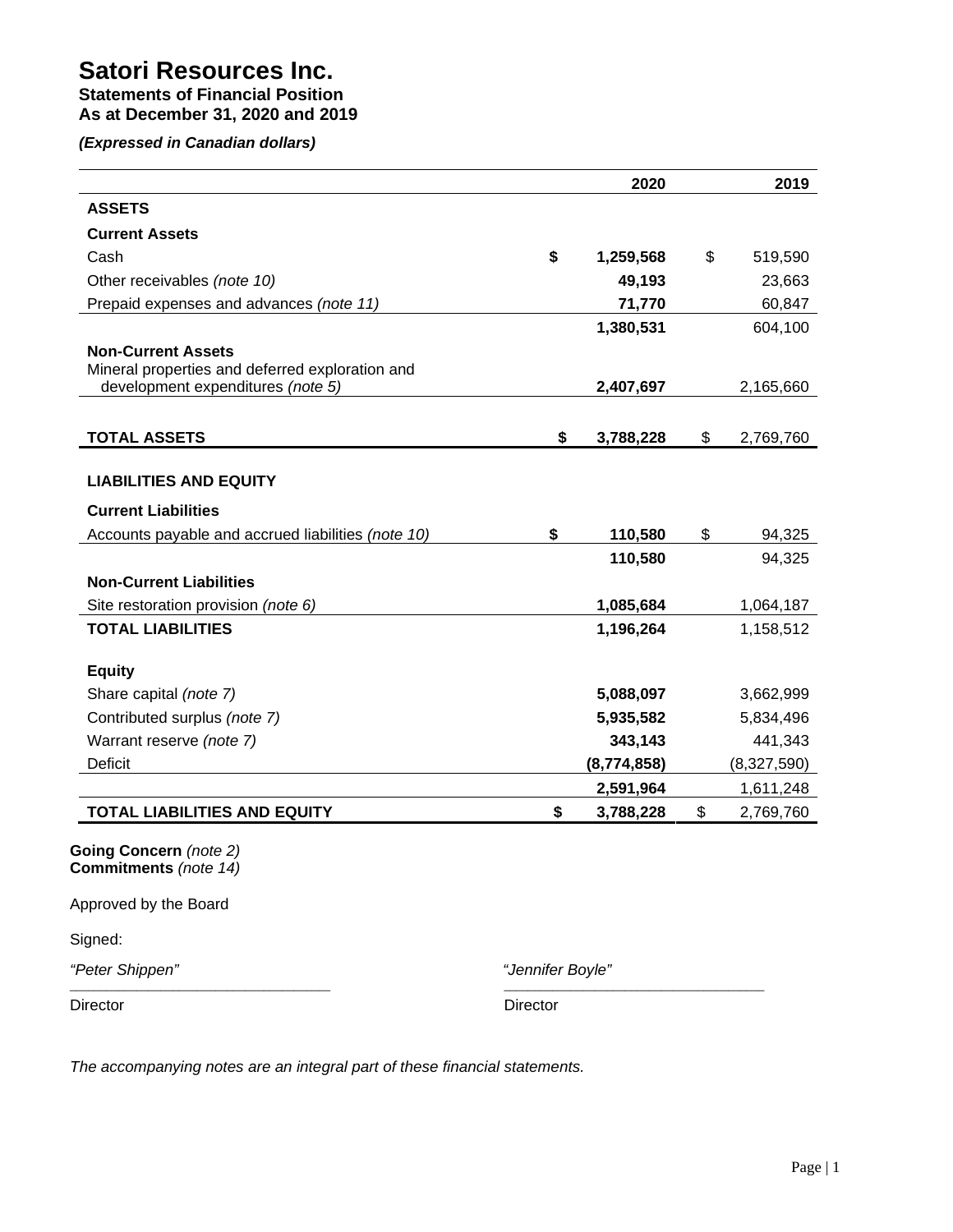## **Statements of Net Loss and Comprehensive Loss For the years ended December 31, 2020 and 2019**

 *(Expressed in Canadian dollars)* 

|                                                 | 2020          | 2019          |
|-------------------------------------------------|---------------|---------------|
|                                                 |               |               |
| Management fees (note 10)                       | \$<br>138,000 | \$<br>84,000  |
| Stock-based compensation (notes 8 and 10)       | 105,070       | 74,835        |
| Directors fees (note 10)                        | 70,427        | 16,000        |
| Consulting fees                                 | 24,938        | 1,412         |
| Accretion (note 6)                              | 21,497        | 48,619        |
| Filing and transfer agent fees                  | 20,247        | 14,521        |
| Professional fees                               | 18,765        | 90,362        |
| Investor relations, advertising, and promotion  | 18,573        | 5,295         |
| Insurance                                       | 15,186        | 10,260        |
| Office and miscellaneous                        | 12,026        | 10,893        |
| Salaries, wages and benefits                    | 9,546         | 6,338         |
| Legal and paralegal                             | 7,531         | 6,287         |
| Travel                                          | 3,362         | 20,375        |
| Rent                                            | ---           | 23,907        |
| Loss before interest income, foreign exchange,  |               |               |
| and flow-through premium                        | 465,168       | 413,104       |
| Interest income                                 | ---           | 65            |
| Foreign exchange                                |               | (444)         |
| Flow-through premium                            | (17,900)      |               |
|                                                 |               |               |
| Net loss and comprehensive loss for the year    | \$<br>447,268 | \$<br>413,483 |
| Net loss per share (basic and diluted) (note 9) | \$<br>(0.01)  | \$<br>(0.01)  |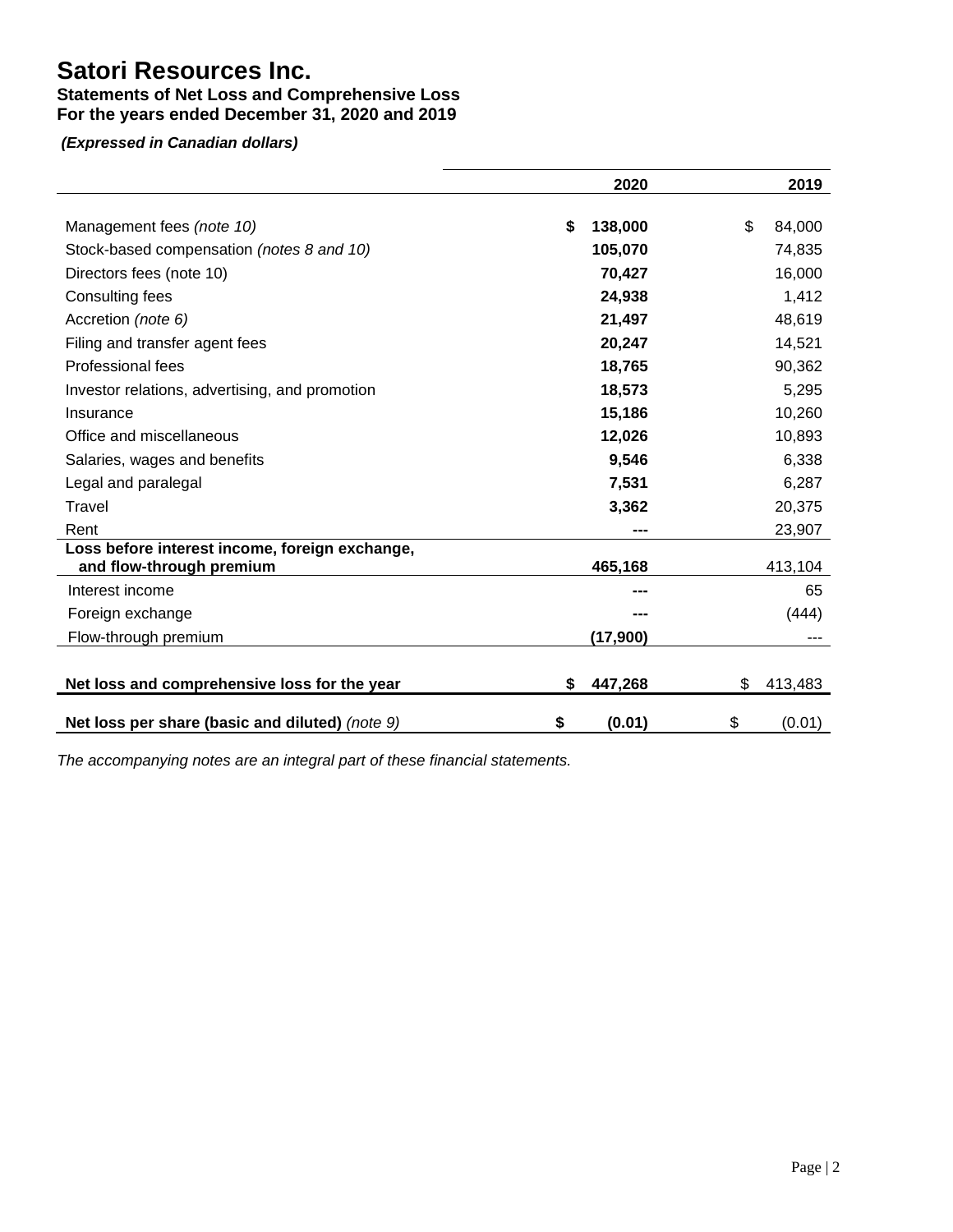**Statements of Changes in Equity** 

**For the years ended December 31, 2020 and 2019** 

*(Expressed in Canadian dollars)* 

|                                       | <b>Number</b> | <b>Share</b>      | <b>Contributed</b> | <b>Warrant</b> |                |             |
|---------------------------------------|---------------|-------------------|--------------------|----------------|----------------|-------------|
|                                       | of Shares     | Capital           | <b>Surplus</b>     | <b>Reserve</b> | <b>Deficit</b> | Total       |
| Balance, December 31, 2018            | 43,631,507    | \$3,662,999       | \$5,318,159        | \$882,846      | \$(7,914,107)  | \$1,949,897 |
|                                       |               |                   |                    |                |                |             |
| Net loss for the year                 | ---           | ---               | ---                | $---$          | (413, 483)     | (413, 483)  |
| Vesting of stock-based compensation   | ---           | $--$              | 74,834             | ---            | ---            | 74,834      |
| Warrant expiry                        | ---           | ---               | 441,503            | (441,503)      | ---            | ---         |
| Balance, December 31, 2019            | 43,631,507    | \$3,662,999       | \$5,834,496        | \$441,343      | \$(8,327,590)  | \$1,611,248 |
| Net loss for the year                 |               | ---               |                    | ---            | (447, 268)     | (447, 268)  |
| Shares issued – property acquisition  | 120,000       | 14,400            | ---                | ---            | ---            | 14,400      |
| Shares issued - private placement     | 12,013,577    | 1,136,514         | ---                |                | ---            | 1,136,514   |
| Shares issued - warrant exercise      | 2,200,000     | 191,200           | ---                | (66, 700)      | ---            | 124,500     |
| Shares issued - stock option exercise | 900,000       | 82,984            | (35, 484)          | $---$          | ---            | 47,500      |
| Expiry of warrants                    | ---           | $\qquad \qquad -$ | 31,500             | (31,500)       | $---$          | ---         |
| Vesting of stock-based compensation   | ---           | ---               | 105,070            | ---            | ---            | 105,070     |
| Balance, December 31, 2020            | 58,865,084    | \$5,088,097       | \$5,935,582        | \$343,143      | \$(8,774,858)  | \$2,591,964 |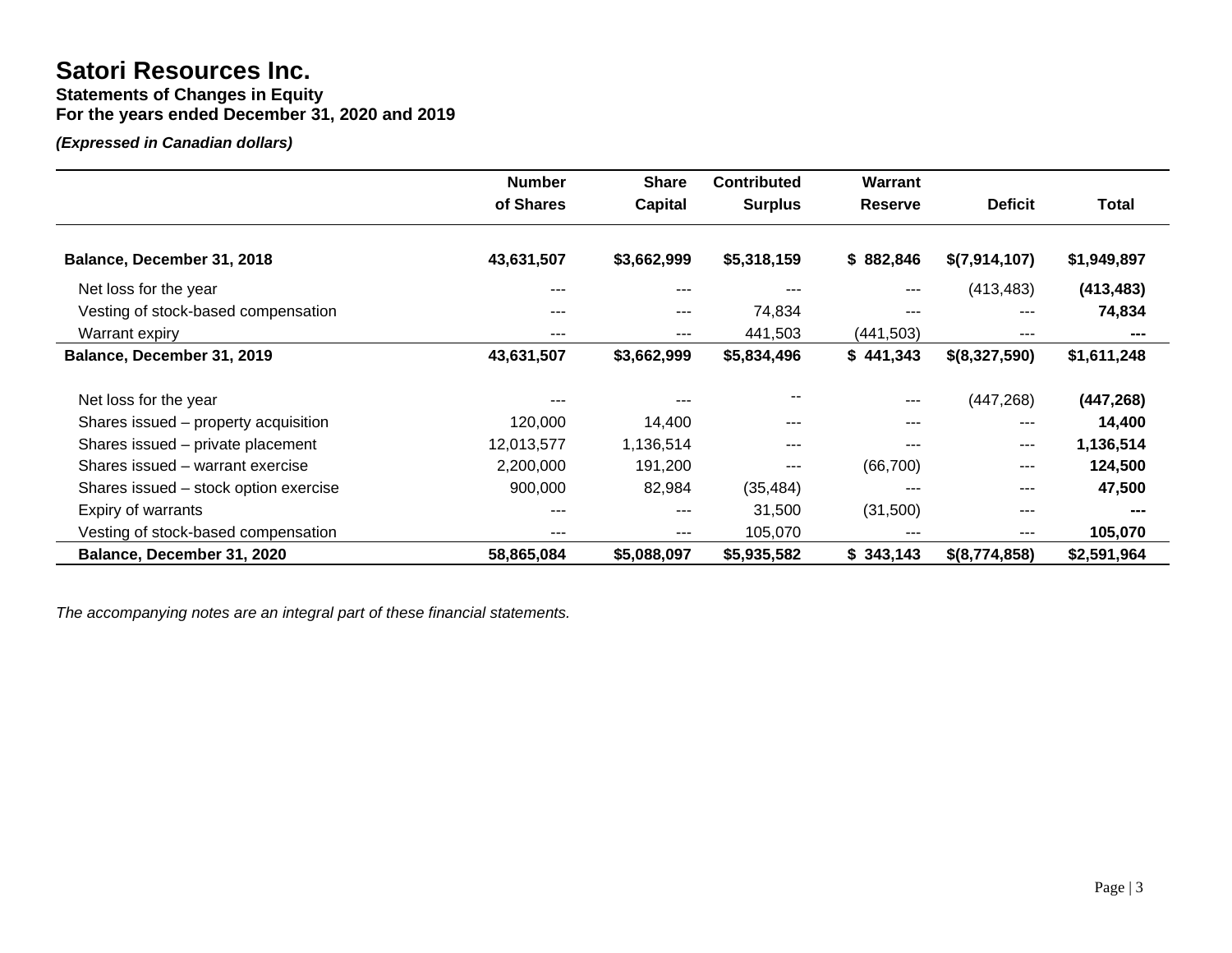**Statements of Cash Flows** 

## **For the years ended December 31, 2020 and 2019**

*(Expressed in Canadian dollars)* 

|                                                            | 2020             | 2019             |
|------------------------------------------------------------|------------------|------------------|
|                                                            |                  |                  |
| Cash flows from operating activities                       |                  |                  |
| Net loss for the year                                      | \$<br>(447, 268) | \$<br>(413, 483) |
| Items not affecting cash                                   |                  |                  |
| Accretion (note 6)                                         | 21,497           | 48,619           |
| Stock-based compensation (notes 8 and 10)                  | 105,070          | 74,834           |
| Flow-through premium                                       | (17,900)         |                  |
| Changes in non-cash items relating to operating activities |                  |                  |
| Other receivables                                          | (25, 530)        | 1,547            |
| Prepaid expenses                                           | (10, 923)        | (35, 285)        |
| Accounts payable and accrued liabilities                   | 16,255           | 60,040           |
|                                                            | (358, 799)       | (263, 728)       |
|                                                            |                  |                  |
| Cash flows from investing activities                       |                  |                  |
| Property acquisition                                       | (40,000)         |                  |
| Mineral properties expenditures                            | (187, 637)       | (33, 616)        |
|                                                            | (227, 637)       | (33, 616)        |
|                                                            |                  |                  |
| <b>Cash flows from financing activities</b>                |                  |                  |
| Share subscriptions                                        | 1,195,475        |                  |
| Cash share issuance costs                                  | (41,061)         |                  |
| Exercise of stock options                                  | 47,500           |                  |
| <b>Exercise of warrants</b>                                | 124,500          |                  |
|                                                            | 1,326,414        | ---              |
|                                                            |                  |                  |
| (Decrease) increase in cash                                | (739, 978)       | (297, 344)       |
| Cash, beginning of the year                                | 519,590          | 816,934          |
| Cash, end of the year                                      | \$<br>1,259,568  | \$<br>519,590    |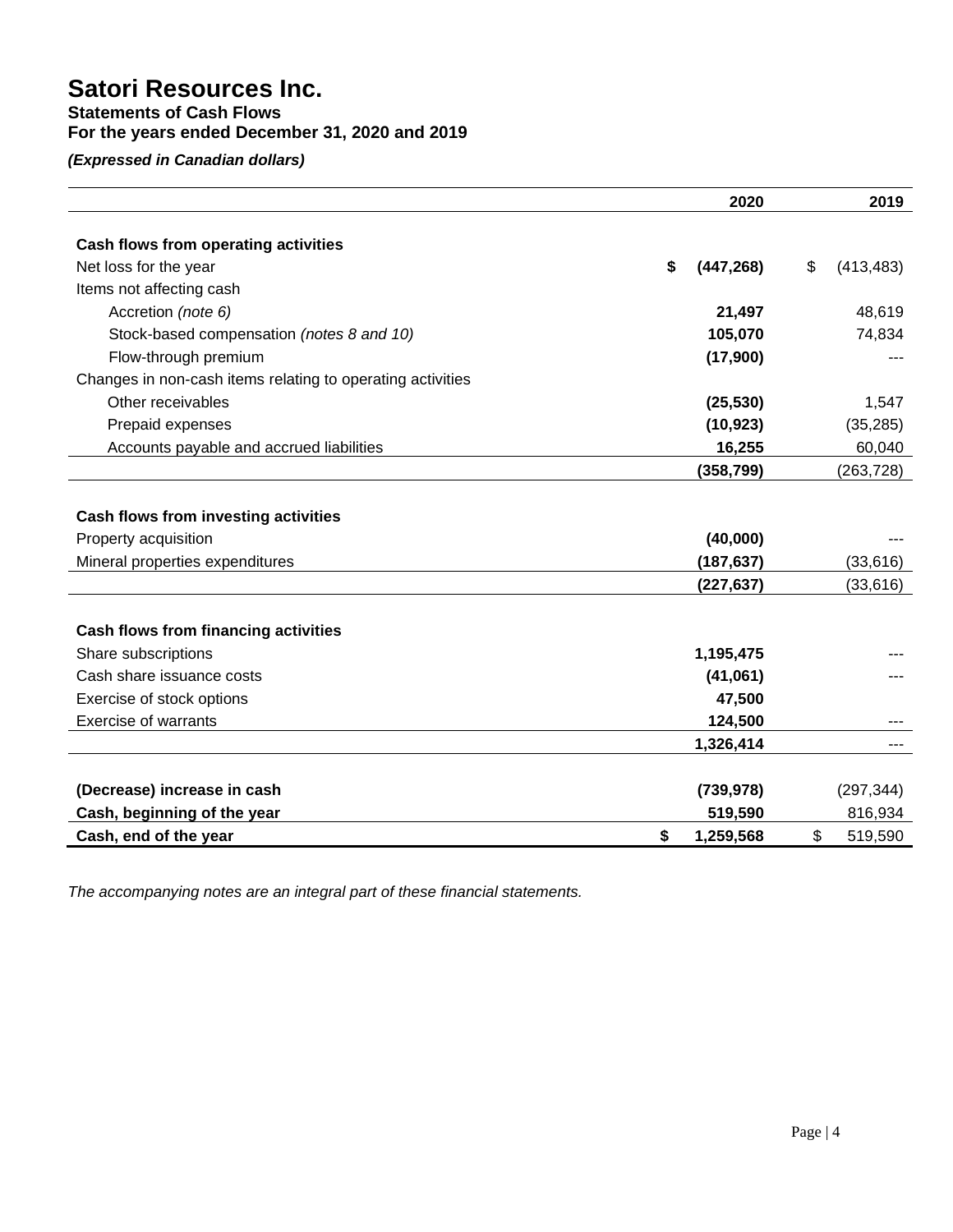#### **1. Incorporation**

Satori Resources Inc. ("Satori" or the "Company") was incorporated on October 24, 2011 as 0923423 B.C. Ltd. under the Business Corporations Act (British Columbia) and subsequently changed its name to Satori Resources Inc. on December 5, 2011. Satori is involved in mineral exploration and development near Tartan Lake in the Province of Manitoba (the "Tartan Lake Gold Mine Project" or "Tartan Lake").

Satori's head office is located at 401 Bay Street, Suite 2702, Toronto, Ontario. Satori's shares are listed on the TSX Venture Exchange and trade under the symbol "BUD".

These financial statements were approved by the Board of Directors on April 28, 2021.

### **2. Nature of Operations and Going Concern**

Satori is in the process of exploring its mineral property interests and has not yet determined whether the mineral properties contain mineral reserves that are economically recoverable. Satori's continuing operations and the underlying value and recoverability of the amounts shown for mineral properties are entirely dependent upon the existence of economically recoverable mineral reserves, the ability of Satori to obtain the necessary financing to complete the exploration and development of its mineral property interests and on future profitable production or proceeds from the disposition of the mineral property interests.

Satori has raised and expects to raise additional equity financing to support future investing and operating activities at Tartan Lake, or for such other new projects or assets that Satori may acquire. There can be no assurance as to the availability or terms upon which such financing might be available.

These financial statements have been prepared on a going concern basis, which assumes that Satori will be able to realize assets and discharge liabilities in the normal course of business for the foreseeable future. As at December 31, 2020, Satori had no source of recurring operating cash flows, has an accumulated deficit of \$8,774,858 (2019 – \$8,327,590), and working capital of \$1,269,951 (2019 - \$509,775). In the absence of additional financing or strategic alternatives, these factors indicate that a material uncertainty exists that may cast significant doubt on Satori's ability to continue as a going concern.

In early 2020, there was a global outbreak of COVID-19 (coronavirus), which had a significant impact on businesses through restrictions put in place by the Canadian federal, provincial, and municipal governments regarding travel, business operations, and isolations/quarantine orders. While Satori has not yet experienced any material impact on its ability to conduct operations, it is unknown the extent of the future impact the COVID-19 outbreak may have on Satori as this will depend on future developments that are highly uncertain and that cannot be predicted with confidence. These uncertainties arise from the inability to predict the ultimate geographic spread of the disease and the duration of the outbreak, including the duration of travel restrictions, business closures or disruptions and quarantine/isolation measures that are currently, or may be put, in place by Canada and other countries to fight the virus. While the extent of the impact is unknown, we anticipate that this outbreak may cause reduced customer demand, supply chain disruptions, staff shortages and increased government regulations, all of which may negatively impact Satori's business and financial condition.

The financial statements do not reflect the adjustments to the carrying values of assets and liabilities that would be necessary if Satori were unable to continue as a going concern and was required to realize its assets or discharge its obligations in anything other than the ordinary course of operations.

#### **3. Significant Accounting Policies**

#### **Statement of Compliance**

These financial statements, including comparatives, have been prepared in accordance with accounting policies consistent with the International Financial Reporting Standards ("IFRS") as issued by the International Accounting Standards Board ("IASB") and interpretations of the IFRS Interpretations Committee ("IFRIC").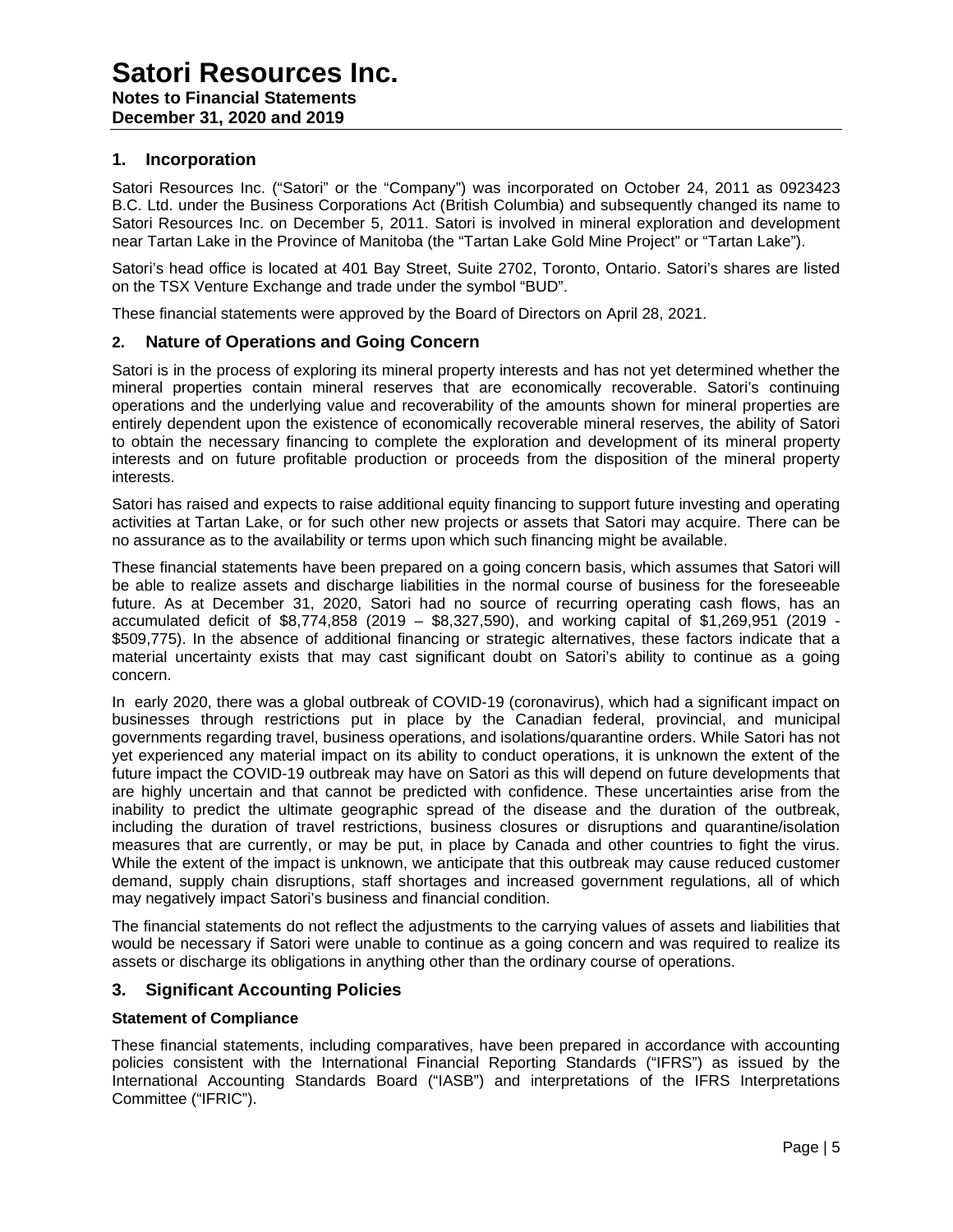**Notes to Financial Statements December 31, 2020 and 2019** 

## **3. Significant Accounting Policies (Cont'd)**

#### **Basis of presentation**

These financial statements have been prepared on a historical cost basis except for certain financial instruments that have been measured at fair value.

### **Significant accounting estimates and judgments**

The preparation of these financial statements requires management to make judgments and estimates that affect the reported amounts of assets and liabilities at the date of the financial statements and reported amounts of expenses during the reporting period. Actual outcomes could differ from these judgments and estimates. The financial statements include judgments and estimates which, by their nature, are uncertain. The impacts of such judgments and estimates are pervasive throughout the financial statements and may require accounting adjustments based on future occurrences. Revisions to accounting estimates are recognized in the period in which the estimate is revised and the revision affects both current and future periods.

Significant assumptions about the future and other sources of judgments and estimates that management has made at the end of the reporting period, that could result in a material adjustment to the carrying amounts of assets and liabilities, in the event that actual results differ from assumptions made, relate to, but are not limited to, the following:

Estimates and judgments:

- the recoverability of the deferred exploration and development expenditures recorded in the statements of financial position (note 5); and
- inputs used to account for the value of the site restoration provision, including the future costs, the inflation rate, the risk-free interest rate, and the estimated life of the property (note 6).

#### **Financial instruments**

Financial instruments measured at amortized cost are initially recognized at fair value, plus adjustments for transaction costs, and then subsequently measured at amortized cost using the effective interest rate method, with gains and losses recorded as a charge against earnings.

Satori derecognizes a financial asset when the contractual rights to the cash flows from the asset expire, or it transfers the rights to receive the contractual cash flows on the financial asset in a transaction in which substantially all the risks and rewards of ownership of the financial asset are transferred. Satori derecognizes a financial liability when its contractual obligations are discharged, cancelled, or expired.

Financial assets and liabilities are offset and the net amount presented in the statements of financial position when, and only when, Satori has a legal right to offset the amounts and intends either to settle on a net basis or to realize the asset and settle the liability simultaneously.

A financial asset carried at amortized cost is considered impaired if objective evidence indicates that one or more events have had a negative effect on the estimated future cash flow of that asset and that the estimated future cash flow of that asset can be estimated reliably. An impairment loss in respect of a financial asset measured at amortized cost is calculated as the difference between its carrying amount and the present value of the estimated future cash flows discounted at the asset's original effective interest rate.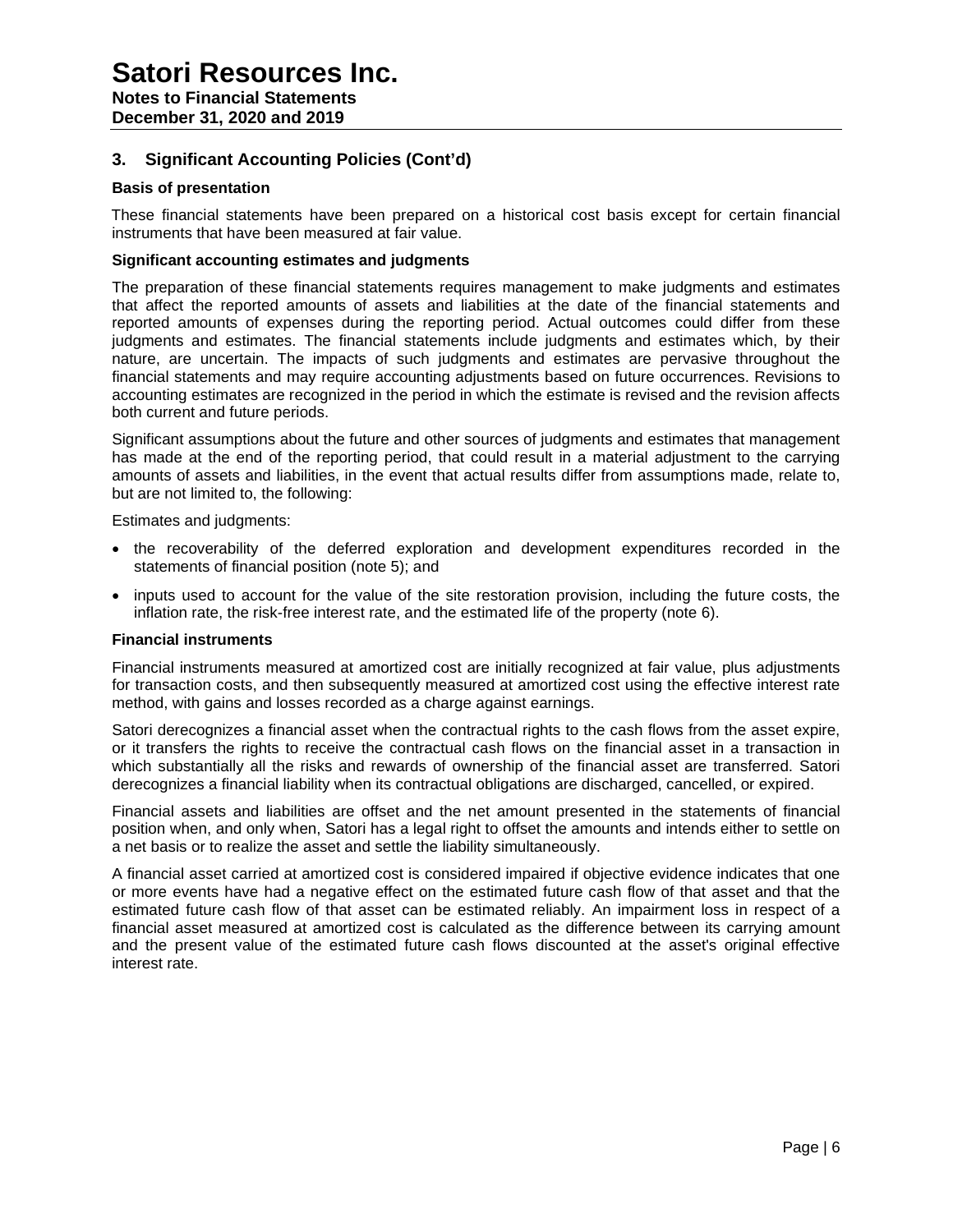**Notes to Financial Statements December 31, 2020 and 2019** 

## **3. Significant Accounting Policies (Cont'd)**

### **Financial instruments (cont'd)**

The following table summarizes the classification of Satori's financial assets and liabilities:

|                                          | <b>Classification</b> |
|------------------------------------------|-----------------------|
| <b>Financial assets:</b>                 |                       |
| Cash                                     | Amortized cost        |
| Other receivables                        | Amortized cost        |
| <b>Financial liabilities:</b>            |                       |
| Accounts payable and accrued liabilities | Amortized cost        |

#### **Cash**

Cash comprises cash balances deposited at Canadian chartered banks.

#### **Mineral properties and deferred exploration and development expenditures**

Satori's mineral property is in the exploration stage. Satori capitalizes all expenditures related to the acquisition, exploration, and development of the mineral property until such time as the property is placed into commercial production, abandoned, sold or considered to be impaired in value. Costs of the producing property will be amortized on a unit-of-production basis based on proven and probable reserves. Costs of abandoned properties are written off to operations. Proceeds received on the sale of interests in mineral properties are credited to the carrying value of mineral properties, with the excess, if any, included in operations. Adjustments to carrying value due to impairment are charged to operations.

Property option payments received are credited against the cost of mineral properties. Where option payments received exceed the recorded acquisition costs plus deferred exploration expenditures on the respective project, the amount in excess of the capitalized costs is credited to operations.

Satori has not yet determined the amount of reserves available on the property owned. The recoverability of the capitalized costs for mineral properties is dependent upon the discovery of economically recoverable reserves, the ability of Satori to obtain financing to complete development of the property and on future production or proceeds of disposition. Satori assesses the impairment of a mineral property whenever events or changes in circumstances indicate that its carrying amount may not be recoverable. Where a potential impairment is indicated, assessments are performed for each area of interest. To the extent that an exploration expenditure is not expected to be recovered, it is charged to operations. Although Satori has taken steps to verify the title to mineral properties in which it has an interest in accordance with general industry standards, these procedures do not guarantee Satori's title. Such properties may be subject to prior agreements or transfers and, as such, title may be affected.

All capitalized exploration and development expenditures are monitored for indications of impairment. Where a potential impairment is indicated, assessments are performed for each area of interest. To the extent that an exploration expenditure is not expected to be recovered, it is charged to the results of operations. Exploration areas where reserves have been discovered, but which require major capital expenditures before production can begin, are continually evaluated to ensure that commercial quantities of reserves exist or to ensure that additional exploration work is underway as planned.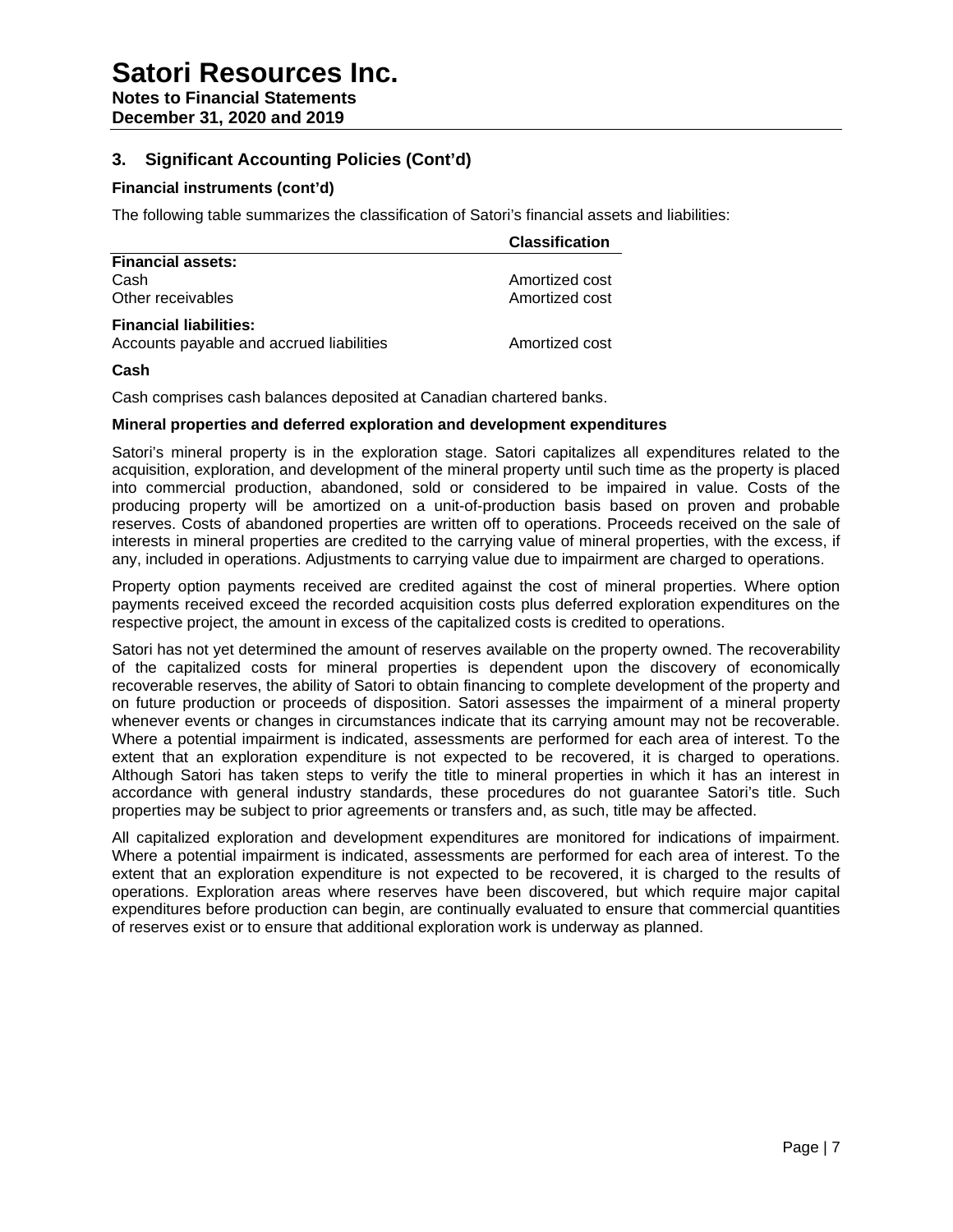## **3. Significant Accounting Policies (Cont'd)**

#### **Income taxes**

Income tax expense consists of current and deferred tax expense. Current and deferred taxes are recognized in profit or loss except to the extent that they relate to items recognized directly in equity or other comprehensive income.

Current tax is recognized and measured at the amount expected to be recovered from or payable to the taxation authorities based on the income tax rates enacted or substantively enacted at the end of the reporting period and includes any adjustment to taxes payable in respect of previous years.

Deferred tax is recognized on any temporary differences between the carrying amounts of assets and liabilities in the financial statements and the corresponding tax bases used in the computation of taxable earnings. Deferred tax assets and liabilities are measured at the tax rates that are expected to apply in the period when the asset is realized and the liability is settled. The effect of a change in the enacted or substantively enacted tax rates is recognized in profit or loss, other comprehensive income or loss or equity depending on the item to which the adjustment relates.

Deferred tax assets are recognized to the extent future recovery is probable. At the end of each reporting period, deferred tax assets are reduced to the extent that it is no longer probable that sufficient taxable earnings will be available to allow all or part of the asset to be recovered.

#### **Loss per share**

Basic loss per common share is calculated by dividing the loss attributed to shareholders for the year by the weighted average number of common shares outstanding in the year. Diluted loss per common share is calculated by adjusting the weighted average number of common shares outstanding to assume conversion of all dilutive potential common shares using the treasury method.

#### **Accounting for flow-through shares**

Expenditure deductions for income tax purposes related to exploratory activities funded by flow-through equity instruments are renounced to investors in accordance with income tax legislation. For accounting purposes, the proceeds from issuance of these shares are allocated between the offering of shares and the sale of tax benefits. The allocation is made based on the difference between the quoted price of the existing shares and the amount the investor pays for the flow-through shares. A liability is recognized for this difference. The liability is reduced and the reduction of premium liability is recorded in the statement of net loss and comprehensive loss on a pro-rata basis based on the corresponding eligible expenditures that have been incurred.

#### **Stock-based compensation**

Stock options awarded to employees are accounted for using the fair value-based method. An individual is classified as an employee when the individual is an employee for legal or tax purposes (direct employee) or provides services similar to those performed by a direct employee. The fair value of options granted is calculated using the Black-Scholes model and is recorded as stock-based compensation expense over the vesting period of the options. Consideration paid on the exercise of stock options is credited to share capital. The contributed surplus associated with the options is transferred to share capital upon exercise. The fair value of options issued to non-employees is measured based on the fair value of the goods or services exchanged.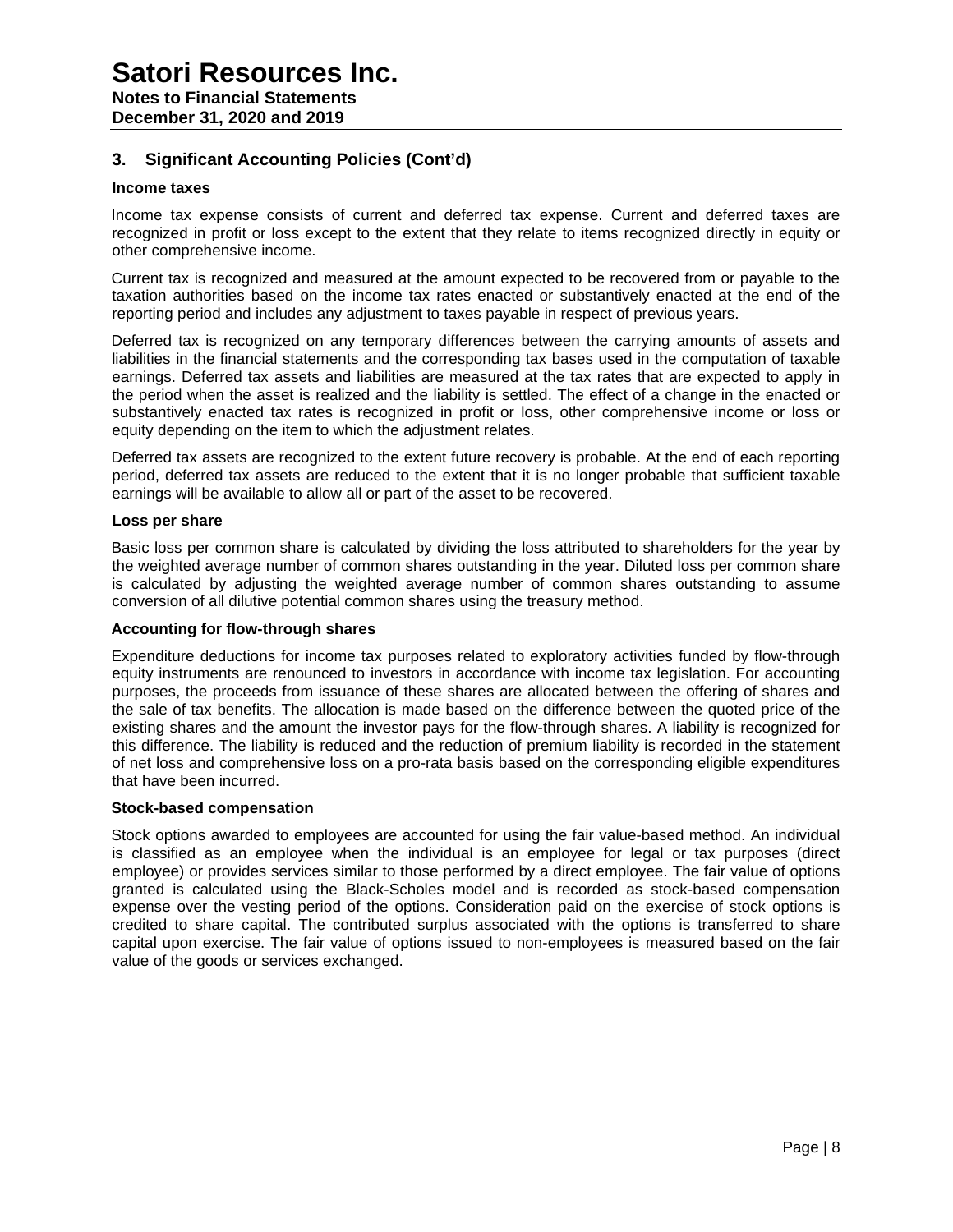**Notes to Financial Statements December 31, 2020 and 2019** 

## **3. Significant Accounting Policies (Cont'd)**

#### **Impairment of non-financial assets**

Non-financial assets are reviewed for impairment if there is any indication that the carrying amount may not be recoverable. If any such indication is present, the recoverable amount of the asset is estimated in order to determine whether impairment exists. Where the asset does not generate cash flows that are independent from other assets, Satori estimates the recoverable amount of the cash-generating unit to which the asset belongs.

An asset's recoverable amount is the higher of fair value less costs to sell and value in use. In assessing value in use, the estimated future cash flows are discounted to their present value, using a pre-tax discount rate that reflects current market assessments of the time value of money and the risks specific to the asset for which estimates of future cash flows have not been adjusted.

If the recoverable amount of an asset or cash generating unit is estimated to be less than its carrying amount, the carrying amount is reduced to the recoverable amount recognizing an impairment loss in the statement of operations. Where an impairment subsequently reverses, the carrying amount is increased to the revised estimate of the recoverable amount but only to the extent that this does not exceed the carrying value that would have been determined if no impairment had previously been recognized.

#### **Site restoration provision**

An obligation to incur restoration, rehabilitation, and environmental costs arises when environmental disturbance is caused by the exploration, development, or ongoing production of a mineral property interest. Such costs arising for the decommissioning of plant and other site restoration work, discounted to their net present value, are provided for and capitalized to the carrying value of the asset, as soon as the obligation to incur such costs arises. Discount rates using a pre-tax rate that reflect the time value of money are used to calculate the net present value. These costs are charged against profit or loss over the economic life of the related asset, through depreciation using either the unit-of-production or the straight-line method. The related liability is adjusted for each period for the unwinding of the discount rate, for changes to the current market-based discount rate, and amount or timing of the underlying cash flows needed to settle the obligation.

#### **Leases**

IFRS 16 – Leases – In January 2016, the IASB issued IFRS 16. The new standard requires that for most leases, lessees must initially recognize a lease liability for the obligation to make lease payments and a corresponding right-of-use asset for the right to use the underlying asset for the lease term. Lessor accounting under IFRS 16 is substantially unchanged, lessors will continue to classify all leases using the same classification principle as in IAS 17 and distinguish between an operating or finance lease.

Satori adopted IFRS 16 on January 1, 2019 using the modified retrospective approach. Satori had one lease which fell within the scope of IFRS 16 using the modified retrospective approach. Satori determined that implementation of this standard did not have a material impact on its financial statements as the lease was considered to be short-term on the date of adoption.

#### **Changes in accounting standards**

There were no new accounting standards adopted during the year ended December 31, 2020 that had a significant impact on the financial statements.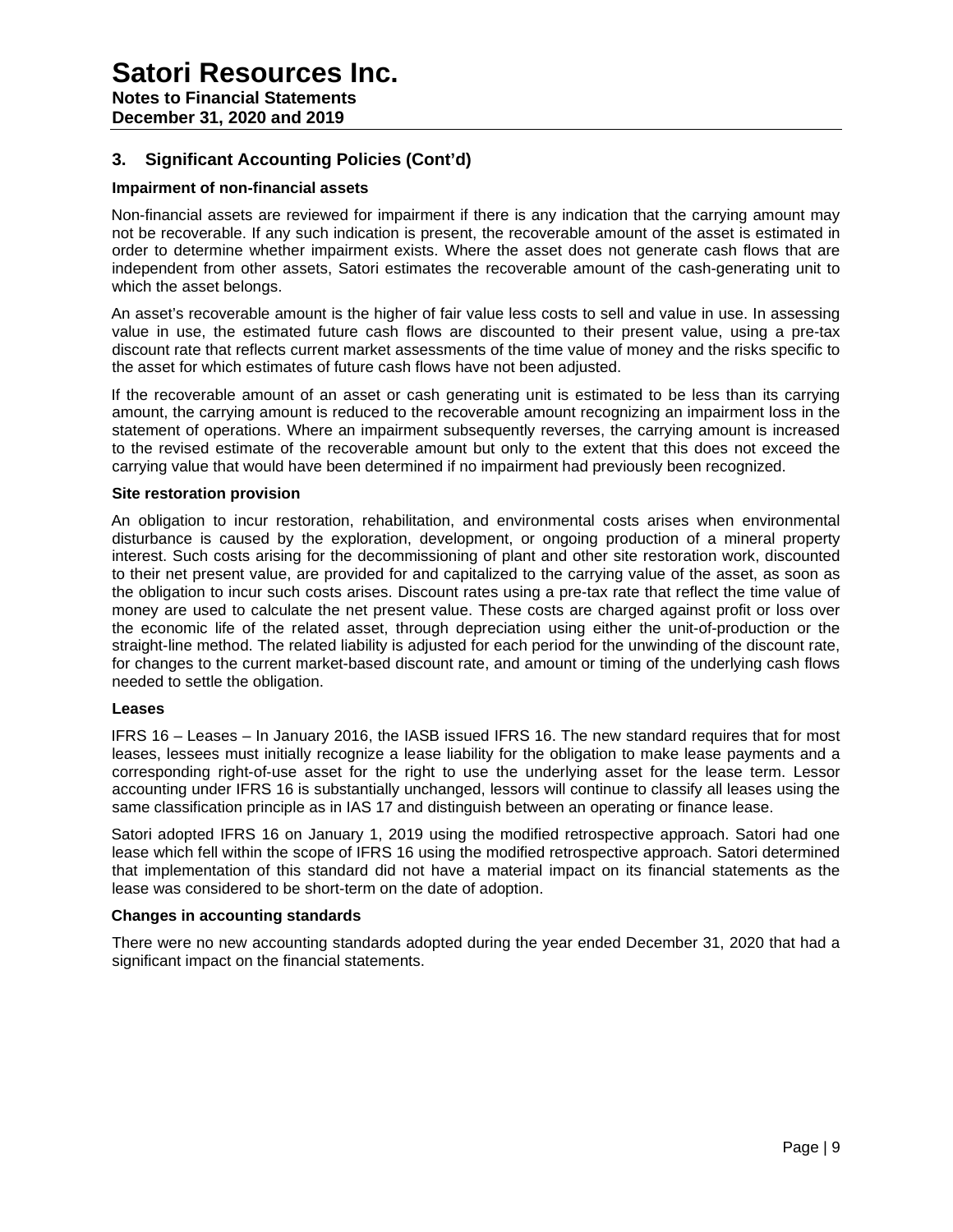#### **3. Capital Management**

The capital of Satori consists of shareholders' equity. Satori's objectives when managing capital are to safeguard Satori's ability to continue as a going concern in order to pursue the development of its mineral properties and to maintain optimal returns to shareholders and benefits for other stakeholders.

Satori manages its capital structure and makes adjustments to it in light of changes in economic conditions and the risk characteristics of the underlying assets. To maintain or adjust its capital structure, Satori may attempt to issue new shares or debt or dispose of assets. There can be no assurance that Satori will be able to obtain debt or equity capital in the case of operating cash deficits *(note 2)*.

In order to facilitate management of its capital requirements, Satori prepares expenditure budgets that are updated as necessary depending on various factors, including successful capital deployment and general industry conditions. In order to maximize ongoing development efforts, Satori does not pay out dividends. Satori is not subject to externally imposed capital requirements.

|                                                          | Dec 31, 2018  | <b>Additions</b> | Dec 31, 2019  | <b>Additions</b> | Dec 31, 2020  |
|----------------------------------------------------------|---------------|------------------|---------------|------------------|---------------|
| <b>Tartan Lake:</b>                                      |               |                  |               |                  |               |
| Acquisition                                              | \$<br>583,560 | \$<br>---        | \$<br>583,560 | \$<br>---        | \$<br>583,560 |
| Exploration                                              | 3,673,735     | 33,616           | 3,707,351     | 187,637          | 3,894,988     |
| Proceeds from sale of gold<br>Change in site restoration | (49, 433)     |                  | (49, 433)     | ---              | (49, 433)     |
| provision (note 6)                                       | 103,205       | 205,248          | 308,453       | ---              | 308,453       |
| Impairment of properties                                 | (2,384,271)   | ---              | (2,384,271)   | ---              | (2,384,271)   |
| <b>Total Tartan Lake</b>                                 | 1,926,796     | 238,864          | 2,165,660     | 187,637          | 2,353,297     |
| <b>New Delhi:</b>                                        |               |                  |               |                  |               |
| Acquisition                                              | ---           | ---              | ---           | 54,400           | 54,400        |
| <b>Total New Delhi</b>                                   | ---           | ---              | ---           | 54,400           | 54,400        |
| <b>TOTAL</b>                                             | \$1,926,796   | 238,864<br>S     | \$2,165,660   | 242,037<br>S     | \$ 2,407,697  |

## **5. Mineral Properties and Deferred Exploration and Development Expenditures**

#### *Tartan Lake, Manitoba*

Satori assumed ownership of Tartan Lake on February 2, 2012. The property carries a net smelter return royalty ("NSR") of 2%. The NSR can be repurchased at any time by Satori for \$1,000,000 for each 1%.

#### *New Delhi, Ontario*

On October 26, 2020, Satori entered into a property option agreement to earn a 100% interest in the New Delhi Gold Project, an advanced polymetallic gold property located in Ontario's Sudbury Mining Division. Under the terms of this agreement, Satori has the right to earn a 100% interest in the New Delhi project by making the following payments:

- On execution: \$40,000 cash (paid) and 120,000 common shares (issued);
- 1<sup>st</sup> Anniversary: \$45,000 cash and 159,000 common shares;
- 2<sup>nd</sup> Anniversary: \$50,000 cash and 180,000 common shares;
- 3rd Anniversary: \$75,000 cash and 300,000 common shares.

Upon earning a 100% interest in the New Delhi project, Satori shall grant the vendors a 2% Net Smelter Return royalty ("NSR"), pursuant to which 1% may be bought-down by Satori in consideration for \$1,000,000, and Satori shall have a right of first refusal to purchase the remaining 1% NSR.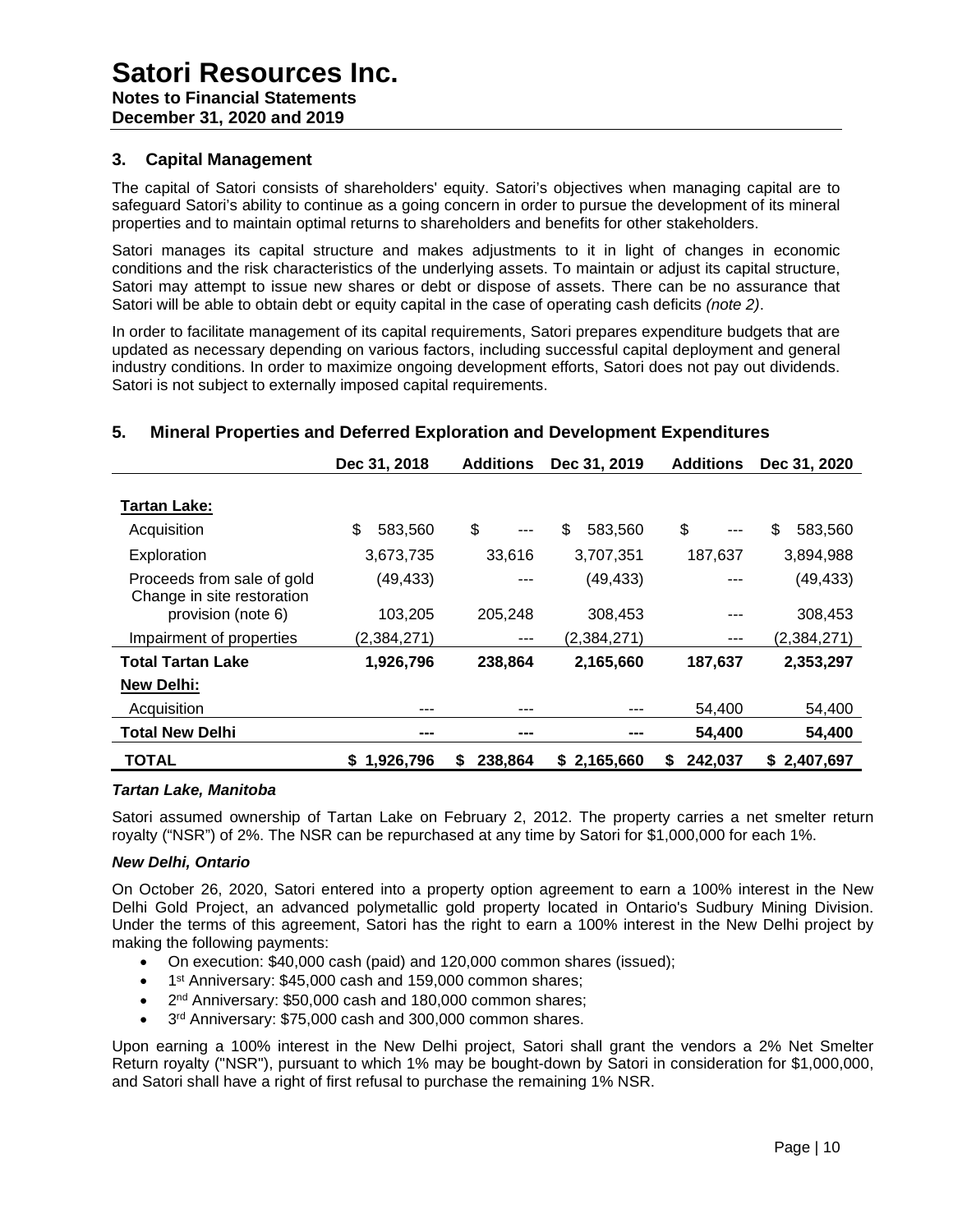#### **6. Site Restoration Provision**

Satori's site restoration provision of \$1,085,684 (2019 - \$1,064,187) is based on management's best estimate of costs to abandon and reclaim mineral properties and facilities as well as an estimate of the future timing of the costs to be incurred.

Satori's asset retirement obligation was determined based on an undiscounted future liability of approximately \$1,248,820 adjusted for estimated inflation of 1.88% and discounted at 2.02%, with reclamation occurring in 2027. During the year ended December 31, 2020, accretion expense of \$21,497 (2019 - \$48,619) was recorded. Additionally, in 2019, a change in site restoration provision of \$205,248 was recognized (note 5).

#### **7. Share Capital**

#### *Common shares*

#### **Authorized**

Unlimited number of common shares without par value.

#### **Issued and outstanding**

|                                     | Common<br><b>Shares</b> | Amount       |
|-------------------------------------|-------------------------|--------------|
| Balance, December 31, 2018 and 2019 | 43,631,507              | \$3,662,999  |
| Property acquisition (note 5)       | 120,000                 | 14.400       |
| Shares issued in private placement  | 12,013,577              | 1,195,475    |
| Share issue costs                   |                         | (41,061)     |
| Flow-through premium                |                         | (17,900)     |
| Warrant exercise - cash             | 2,200,000               | 124,500      |
| Warrant exercise – equity           |                         | 66.700       |
| Option exercise - cash              | 900.000                 | 47,500       |
| Option exercise – equity            |                         | 35,484       |
| Balance, December 31, 2020          | 58,865,084              | \$ 5,088,097 |

On July 14, 2020, Satori closed a private placement for gross proceeds of \$420,000 by the issuance of 1,790,000 flow-through shares at a price per share of \$0.08 and 4,258,461 non-flow-through common shares at a price of \$0.065 per share. In connection with this closing, Satori paid a cash finders fees and other issuance costs totalling \$4,800. A flow-through premium of \$17,900 was recognized.

On December 2, 2020, Satori issued 120,000 common shares valued at \$14,400 as part of its New Delhi acquisition (see Note 5).

On December 30, 2020 Satori closed a flow-through private placement for gross proceeds of \$775,465, by the issuance of 5,965,116 flow-through shares at a price of \$0.13 per share. In connection with this closing, Satori paid cash finders' and other issuance costs totalling \$36,251.

During the year, a total of 2,200,000 warrants were exercised for cash proceeds of \$124,500 and a total of 900,000 stock options were exercised for cash proceeds of \$47,500.

See note 14 for Satori's flow-through expenditure commitment at December 31, 2020.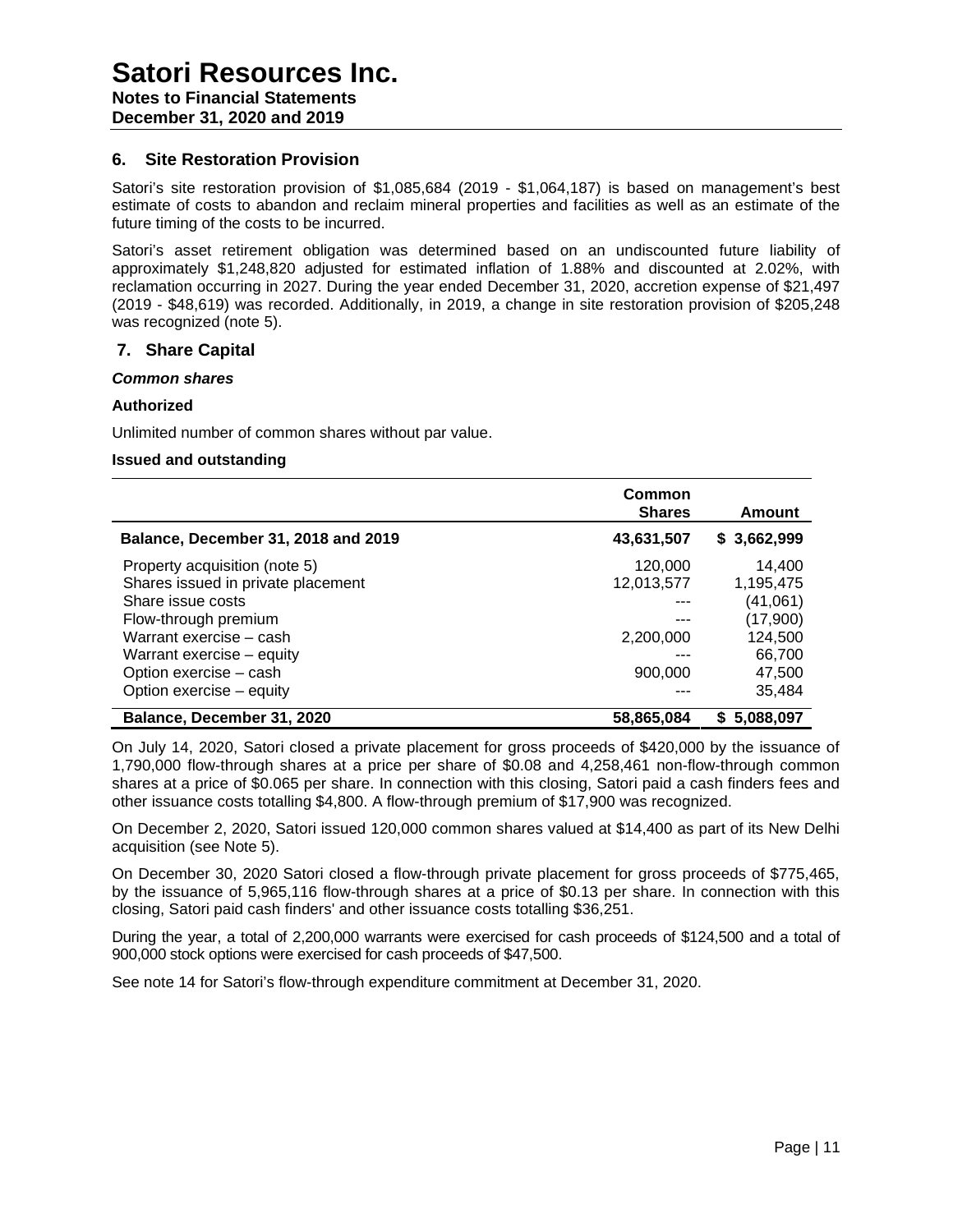**7. Share Capital (Cont'd)** 

#### *Warrant Reserve*

The warrant reserve represents the fair value of outstanding warrants on the date of their issuance. The valuation is derived using a Black-Scholes option pricing model. As warrants are exercised, the fair value is transferred to share capital. Should warrants expire unexercised, the fair value is transferred as a component of contributed surplus.

#### **Warrants**

|                            | Number of<br><b>Warrants</b> | <b>Weighted average</b> | exercise price |
|----------------------------|------------------------------|-------------------------|----------------|
| Balance, December 31, 2018 | 25,576,556                   | \$                      | 0.12           |
| Expired                    | (6,271,556)                  |                         | 0.30           |
| Balance, December 31, 2019 | 19,305,003                   | \$                      | 0.06           |
| Exercised                  | 2,200,000                    |                         | 0.06           |
| Expired                    | (700,000)                    |                         | 0.05           |
| Balance, December 31, 2020 | 16,405,000                   | \$                      | 0.06           |

#### **Warrants Outstanding**

|                            | Number of       | Value           | <b>Exercise</b> |                   |
|----------------------------|-----------------|-----------------|-----------------|-------------------|
| <b>Warrant Type</b>        | <b>Warrants</b> | <b>Assigned</b> | <b>Price</b>    | Date of Expiry    |
| Investors                  | 2,005,000       | 29,572          | 0.065           | June 16, 2021     |
| Investors                  | 11,800,000      | 256.954         | 0.060           | November 22, 2021 |
| Investors                  | 2,600,000       | 56,617          | 0.060           | December 21, 2021 |
| Balance, December 31, 2020 | 16,405,000      | 343,143         |                 |                   |

#### *Contributed Surplus*

The following is a summary of changes in contributed surplus from December 31, 2019 to December 31, 2020:

|                                 | December 31, 2020 | December 31, 2019 |
|---------------------------------|-------------------|-------------------|
| <b>Opening balance</b>          | 5,834,496         | 5.318.159<br>S    |
| Expiry of warrants              | 31,500            | 441,503           |
| Book value of options exercised | (35, 484)         |                   |
| Vesting of share-based payments | 105,070           | 74,834            |
| <b>Ending balance</b>           | 5,935,582         | 5,834,496         |

### **8. Stock Options and Stock-Based Compensation**

Satori established a stock option plan which provides for granting of incentive stock options up to a maximum of 10% of Satori's issued and outstanding common shares. Satori has issued options to directors, officers, and consultants. Terms of the options granted are subject to the determination and approval by the Board of Directors. All options granted are subject to a four-month hold period from the date of grant as required by the TSX Venture Exchange.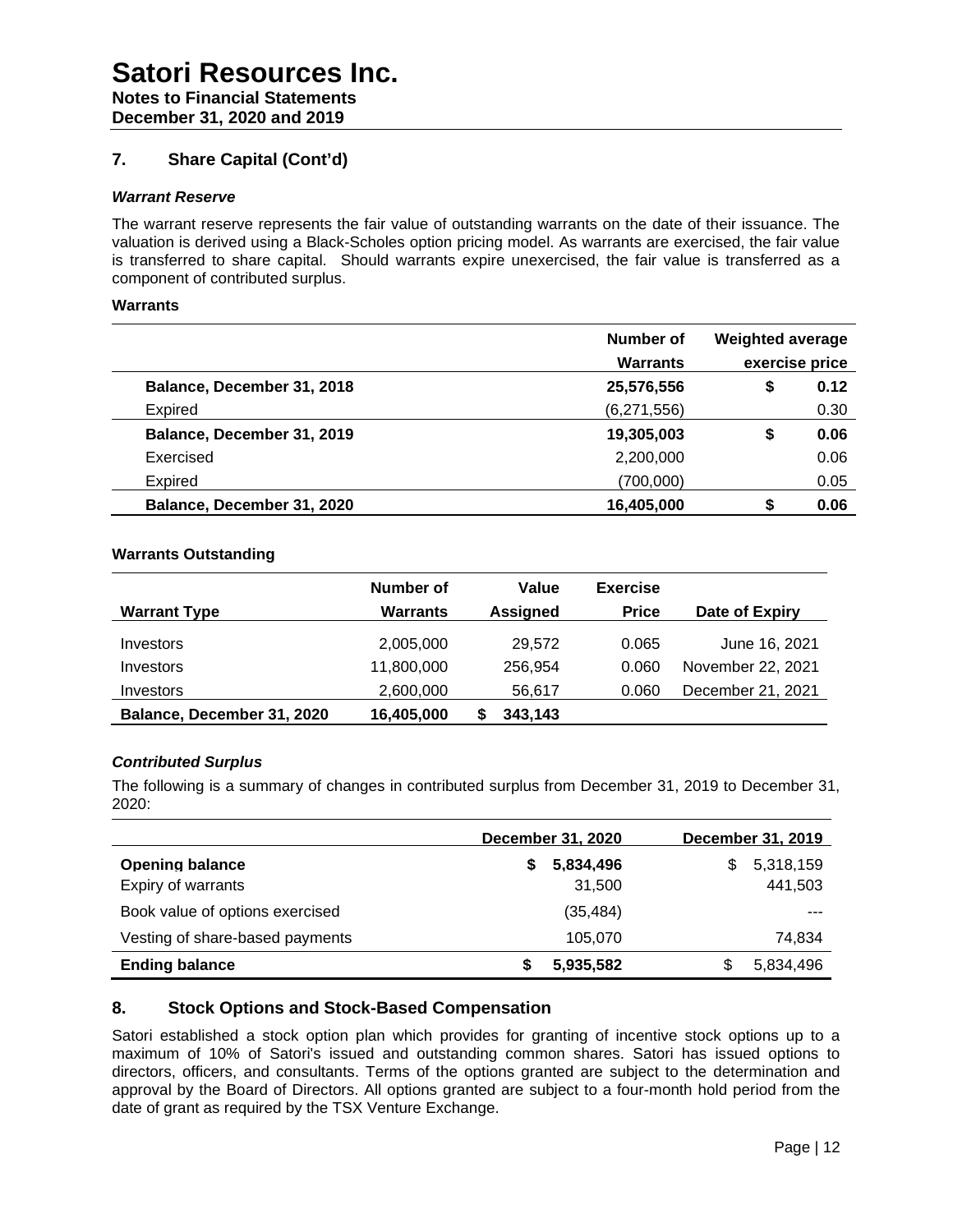**Notes to Financial Statements December 31, 2020 and 2019** 

|                            | Number of stock<br>options<br>outstanding and<br>exercisable | Weighted<br>average<br>exercise price | Weighted<br>average<br>remaining<br>contractual<br>life (years) |
|----------------------------|--------------------------------------------------------------|---------------------------------------|-----------------------------------------------------------------|
| Balance, December 31, 2018 | 1,450,000                                                    | \$0.16                                | 2.96                                                            |
| Granted                    | 2,000,000                                                    | 0.05                                  |                                                                 |
| <b>Expired</b>             | (300,000)                                                    | 0.18                                  |                                                                 |
| Balance, December 31, 2019 | 3,150,000                                                    | \$0.09                                | 3.21                                                            |
| Granted                    | 1,900,000                                                    | 0.08                                  |                                                                 |
| Exercised                  | (900,000)                                                    | 0.05                                  |                                                                 |
| <b>Expired</b>             | (100.000)                                                    | 0.15                                  |                                                                 |
| Balance, December 31, 2020 | 4,050,000                                                    | \$0.10                                | 3.08                                                            |

### **8. Stock Options and Stock-Based Compensation (Cont'd)**

On January 4, 2019, Satori granted 2,000,000 stock options to directors, officers and consultants. The stock options carry an exercise price of \$0.05, and vest immediately. The value ascribed to this issue was \$74,834 using the Black-Scholes option pricing model under the following weighted average assumptions: share price – \$0.05; risk free rate of return – 1.83%; annualized volatility – 100%; expected life – 5 years; dividend yield – 0%. Satori recognized stock-based compensation expense of \$74,835 during the year ended December 31, 2019 in relation to the vesting of these options.

In January 2019, 300,000 options expired unexercised.

On June 9, 2020, Satori granted 1,000,000 stock options to directors, officers, and consultants. The stock options carry an exercise price of \$0.075, and vested immediately. The value ascribed to this issue was \$55,500 using the Black-Scholes option pricing model under the following weighted average assumptions: share price  $-$  \$0.075; risk free rate of return  $-$  0.45%; annualized volatility  $-$  100%; expected life – 5 years; dividend yield – 0%. Satori recognized stock-based compensation expense of \$55,500 during the year ended December 31, 2020 in relation to the vesting of these options.

On July 15, 2020, Satori granted 800,000 stock options to directors and consultants. The stock options carry an exercise price of \$0.08 and vested immediately. The value ascribed to this issue was \$40,400 using the Black-Scholes option pricing model under the following weighted average assumptions: share price – \$0.07; risk free rate of return – 0.35%; annualized volatility – 100%; expected life – 5 years; dividend yield – 0%. Satori recognized stock-based compensation expense of \$40,400 during the year ended December 31, 2020 in relation to the vesting of these options.

On August 24, 2020, Satori granted 100,000 stock options to a directors, officers, and consultants. The stock options carry an exercise price of \$0.13 and vested immediately. The value ascribed to this issue was \$9,170 using the Black-Scholes option pricing model under the following weighted average assumptions: share price  $-$  \$0.0125; risk free rate of return  $-$  0.38%; annualized volatility  $-$  100%; expected life – 5 years; dividend yield – 0%. Satori recognized stock-based compensation expense of \$9,170 during the year ended December 31, 2020 in relation to the vesting of these options.

On September 30, 2020, 400,000 stock options with an exercise price of \$0.05 per share were exercised. On October 12, 2020, 50,000 stock options with an exercise price of \$0.075 per share were exercised. On October 15, 2020, 50,000 stock options with an exercise price of \$0.15 per share expired unexercised. On October 20, 2020, 400,000 stock options with an exercise price of \$0.075 per share and 50,000 stock options with an exercise price of \$0.05 per share were exercised.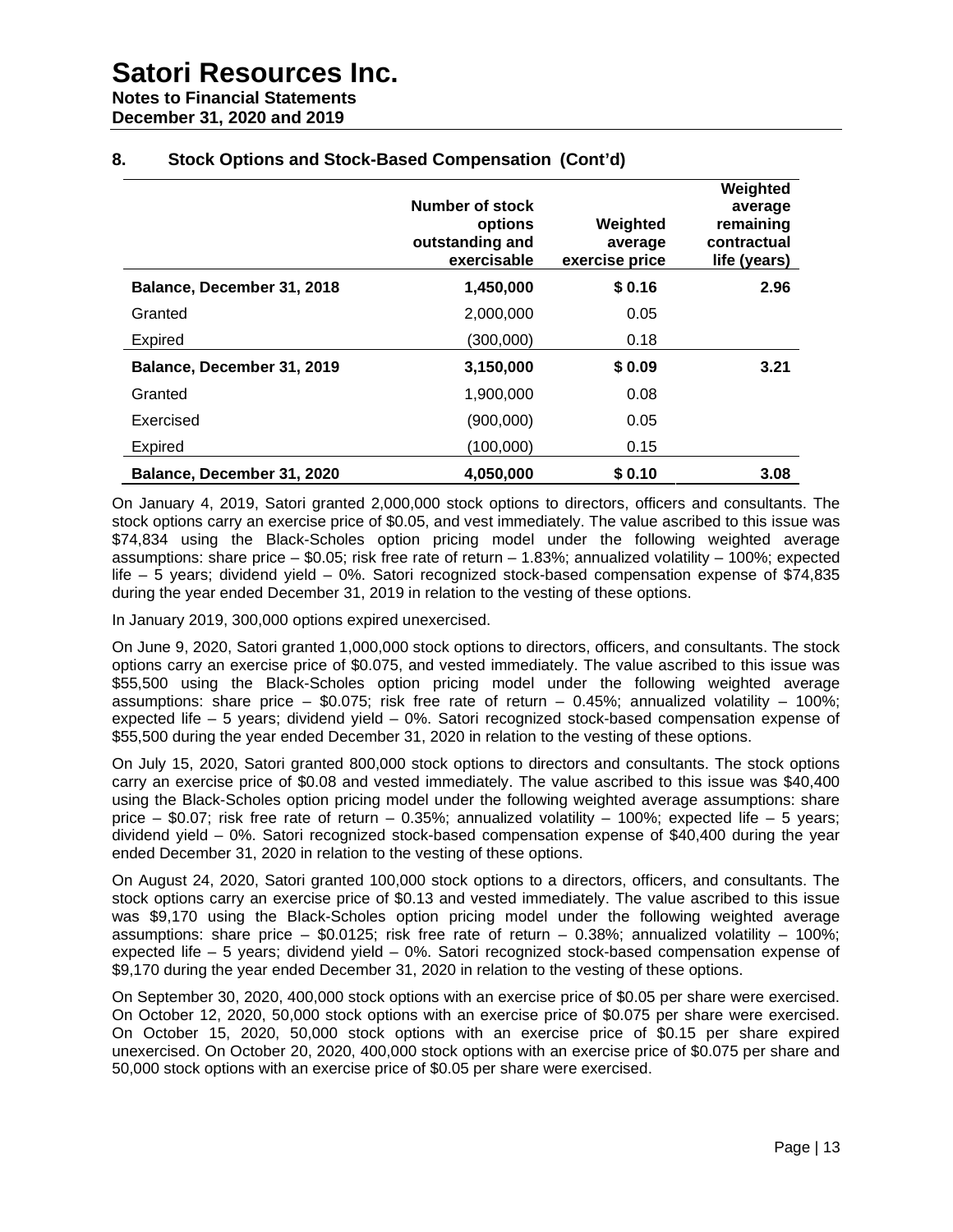**Notes to Financial Statements December 31, 2020 and 2019** 

### **9. Loss per Common Share**

The options and warrants for the years ended December 31, 2020 and 2019 were excluded from the computation of diluted loss per share as the potential effect was anti-dilutive.

The following table sets forth the calculations of basic and fully diluted loss per common share:

| For the years ended<br>December 31, |              |  |
|-------------------------------------|--------------|--|
| 2020                                | 2019         |  |
|                                     |              |  |
|                                     |              |  |
| \$(447,268)                         | \$(413,483)  |  |
|                                     |              |  |
|                                     |              |  |
| 47,549,313                          | 43,631,507   |  |
| S<br>(0.01)                         | \$<br>(0.01) |  |
|                                     |              |  |

## **10. Related Party Transactions and Balances**

#### *Management compensation*

Satori incurred the following expenditures with officers and directors of Satori, or with companies controlled by those individuals:

|                               | <b>Years Ended</b> |           |  |
|-------------------------------|--------------------|-----------|--|
|                               | December 31,       |           |  |
|                               | 2020               | 2019      |  |
| Stock-based compensation      | \$30,525           | \$74,834  |  |
| Management fees               | 128,000            | 84,000    |  |
| Director fees                 | 70,427             | 16,000    |  |
| Total management compensation | \$228,952          | \$174,835 |  |

As of December 31, 2020, \$57,689 (December 31, 2019 - \$3,727) is owed to management and directors and is included in accounts payable and accrued liabilities on the statements of financial position.

Other receivables include \$Nil (\$17,638) due from a company related to a Director.

Officers and directors of Satori subscribed for 1,158,461 common shares for gross proceeds of \$82,800 (19.7%) of the July 14, 2020 financing and 315,500 common shares for gross proceeds of \$41,015 (5.3%) of the December 30, 2020 financing.

## **11. Deposit**

During the year ended December 31, 2019, Satori made a refundable deposit of \$50,000 to a privately held arm's length party (the "Party") in contemplation of a potential transaction while Satori undertakes due diligence procedures. This refundable deposit provides Satori with an option to acquire a joint venture interest in a new venture with the Party. This deposit was refunded in full in April 2021.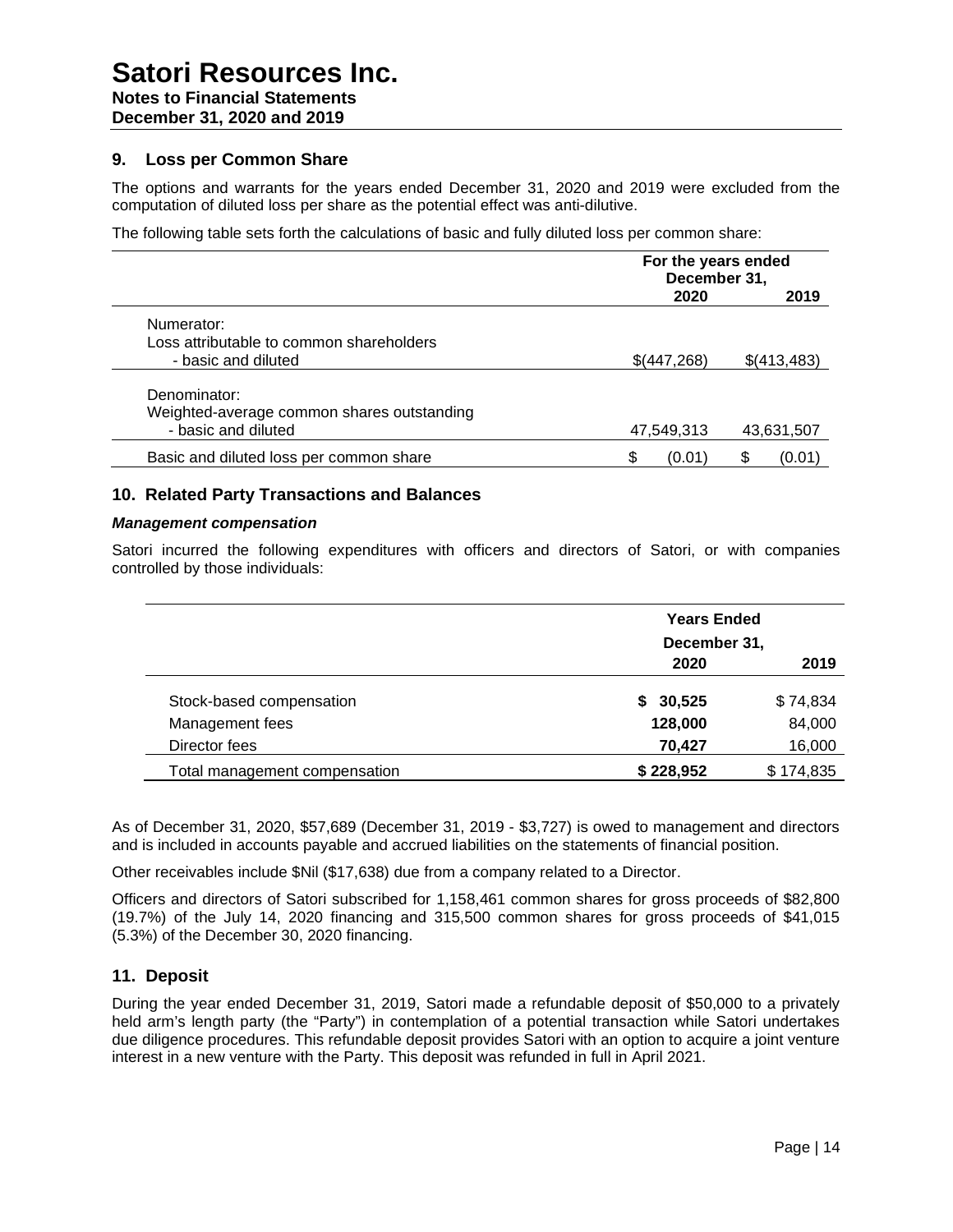### **12. Financial Instruments and Risk Factors**

Satori's risk exposures and impact on Satori's financial instruments are summarized below:

#### **Credit risk**

Credit risk is the risk of loss associated with Satori's inability to collect accounts receivable and safe keep cash. Satori`s receivables consist mainly of a Harmonized Sale Tax (HST) due from the federal government, on which there is no credit risk. Satori is also exposed to credit risk on its cash, however, it has deposited its cash with reputable Canadian financial institutions, from which management believes the risk of loss is minimal.

Satori also has a refundable deposit in prepaid expenses (note 11).

#### **Liquidity risk**

Satori manages liquidity risk to ensure that it will have sufficient liquidity to meet liabilities when due. As at December 31, 2020, Satori had cash of \$1,259,568 to settle current financial liabilities of \$110,580 (December 31, 2019 - \$519,590 to settle current financial liabilities of \$94,325). Satori has no source of recurring operating cash flows and in the absence of additional financing or strategic alternatives, Satori faces substantial liquidity risk (note 2).

#### **Market risk**

Market risk is the risk of loss that may arise from changes in market factors such as interest rates and commodity and equity prices.

- i) Interest rate risk Satori is not exposed to interest rate risk as it does not have interest bearing debt.
- ii) Commodity price risk The ability of Satori to develop its mineral properties and future profitability of Satori is directly related to the market price of gold.

### **13. Income Tax**

The reconciliation of the combined Canadian federal and provincial statutory income tax rate of 26.5% (2019 – 26.5%) to the effective tax rate is as follows:

|                                                                                                                                                                                        | 2020<br>S                                             | 2019<br>S                      |
|----------------------------------------------------------------------------------------------------------------------------------------------------------------------------------------|-------------------------------------------------------|--------------------------------|
| Net Loss before recovery of income taxes                                                                                                                                               | (447,268)                                             | (413, 483)                     |
| Expected income tax recovery<br>Share issuance costs booked to equity<br>Non-deductible expenses<br>Renunciation of flow-through expenditures<br>Change in tax benefits not recognized | (118, 530)<br>(10, 880)<br>23,100<br>37,950<br>68,360 | (109, 570)<br>20,540<br>89,030 |
| Income tax expense (recovery) expense                                                                                                                                                  |                                                       |                                |